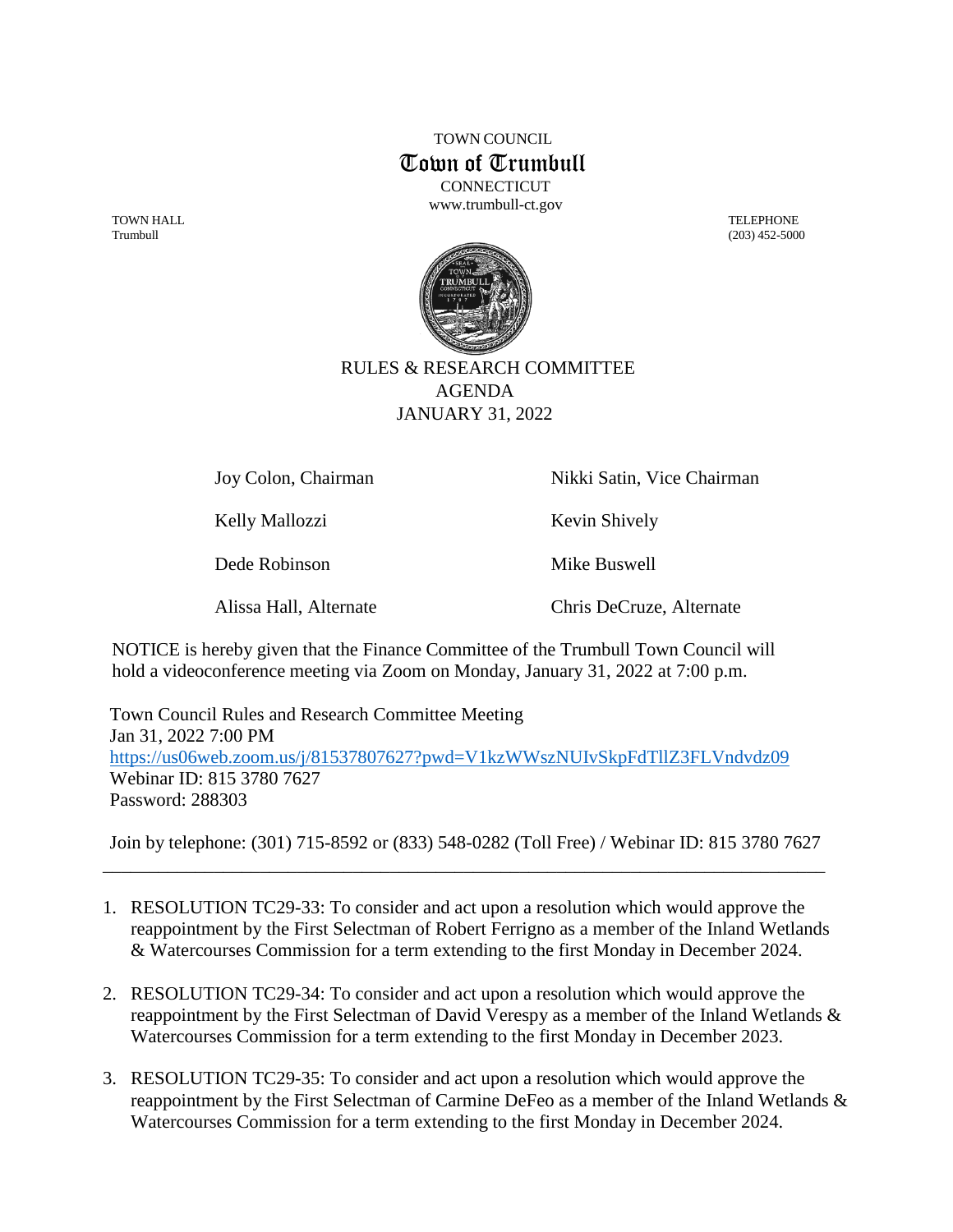- 4. RESOLUTION TC29-36: To consider and act upon a resolution which would approve the reappointment by the First Selectman of Joseph Gaudiano as a member of the Golf Course Commission for a term extending to the first Monday in December 2024.
- 5. RESOLUTION TC29-37: To consider and act upon a resolution which would approve the reappointment by the First Selectman of Michelle Dowling as a member of the Golf Course Commission for a term extending to the first Monday in December 2024.
- 6. RESOLUTION TC29-38: To consider and act upon a resolution which would approve the appointment by the First Selectman of David Galla as a member of the Golf Course Commission for a term extending to the first Monday in December 2022. (Cordone)
- 7. RESOLUTION TC29-39: To consider and act upon a resolution which would approve the appointment by the First Selectman of Nathan Moyer as a member of the Golf Course Commission for a term extending to the first Monday in December 2024. (Squiccimarro)
- 8. RESOLUTION TC29-41: To consider and act upon a resolution which would reappoint Joseph Rescsanski as an Alternate member of the Zoning Board of Appeals for a term extending to the first Monday in December 2024.
- 9. RESOLUTION TC29-42: To consider and act upon a resolution which would appoint Steve Lemoine as a Town Council representative to the 2022 Redistricting Committee.
- 10. RESOLUTION TC29-43: To consider and act upon a resolution which would appoint Brandon Cousins as an alternate member of the Planning and Zoning Commission for a term extending to the first Monday of December 2023. (Vacancy)